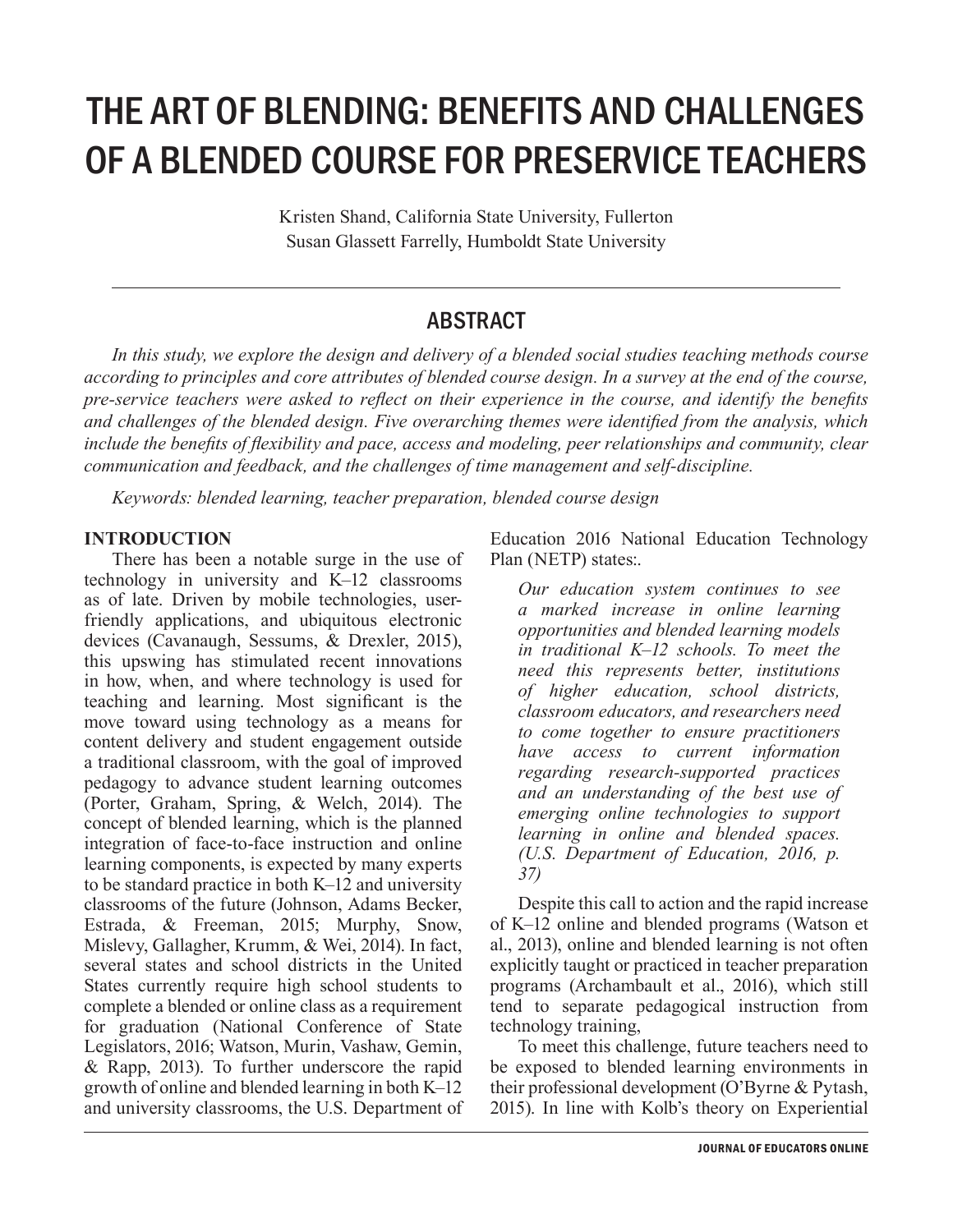Learning (Kolb, 1984), which posits that knowledge is created through the transformation of concrete experience paired with reflection on the experience, preservice teachers need to engage in a blended learning course to understand first-hand the benefits and challenges of such an instructional design. Online teachers have reported that the experience of taking an online class as a student helped in their development as an effective online teacher (Archambault & Larson, 2015). In fact, Parks, Oliver, and Carson (2016) recommend teacher professional development experiences that include teacher-as-student learning situations to deepen understanding of the concept at hand. This includes using blended teaching to teach blended learning (Shand & Glassett Farrelly, 2017).

Understanding blended learning requires specific knowledge of blended course design, with a keen eye on its benefits and challenges. An awareness of the benefits and challenges aids in the course design process, as it enables the instructor to make informed decisions about how to blend the online and face-to-face components. There is much to learn from the successes and challenges experienced by faculty who have developed, implemented, and assessed their courses in search of an effective model of blended learning instruction and from the students who have experienced blended learning directly. McGee and Reis (2012) note a gap in the current blended learning literature of effective blended course models. Likewise, Keengwe and Kang (2012) note a lack of robust studies in the field of blended learning in teacher preparation programs. Both sets of researchers call for the publication and dissemination of research and examples of various blended course models, including the unique elements of blended learning that differ from other models of instruction.

This study is a step to fill that gap, as it describes the design and implementation of a blended teacher preparation course, keeping core blended learning principles in mind, and uses student reflections on the benefits and challenges of the course design. The purpose of this study is two-fold: to present a model of a blended course specifically designed for preservice teachers and to assess if the design met the needs of the students by soliciting their opinions on the affordances, constraints, benefits, and challenges of the blended course model. From this, the following research question emerged: "What

are the benefits and challenges of participating in a blended course designed for preservice teachers?"

#### LITERATURE REVIEW

The term "blended learning" evokes diverse visions of the teaching and learning process, and where and how it occurs. K–12 teachers and university instructors have long used technologymediated activities within their courses to promote student engagement with course content and ensure academic success. The number of blended courses in higher education continues to increase as does demand for them (Porter et al., 2014), and it is considered by many scholars to be the emerging default course design (Alammary, Sheard, & Carbone, 2014; Halverson, Graham, Spring, Drysdale, & Henrie, 2014; Jeffrey, Milne, Suddaby, & Higgins, 2014). Likewise, many K–12 schools have implemented blended courses, either through "flipping" the classroom, incorporating online or digital modules in class, or conducting online class sessions in lieu of on-campus meetings (Christensen, Horn, & Staker, 2013). The use of blended learning in K–12 classrooms is increasing because of its potential to transform pedagogy toward a more student-centered and personalized approach (Christensen et al., 2013; Johnson et.al., 2015; Murphy et.al., 2014; Shand & Glassett Farrelly, 2017).

Several benefits of blended learning have been reported in the literature, with the most common benefit being flexibility (Gedik, Kiran, & Ozden, 2012). Other benefits include opportunities for students to work at their own pace and with personalized curriculum (Shand & Glassett Farrelly, 2017), reinforcement of learning, and added engagement with peers (Gedik et al., 2012). In a study of blended teacher's beliefs on the affordances and constraints of blended learning (Jeffrey et al., 2014), many reported that a key benefit to the blended experience was the opportunity to meet face-to-face, as they believe their social presence and content expertise had a greater impact during in-person classes. Furthermore, many claimed the benefit of the online portion of a blended course was the continuous access and availability of the course learning management system (LMS), which served as a repository of content resources and grades and enabled fast and frequent communication.

A key benefit of blended learning for K–12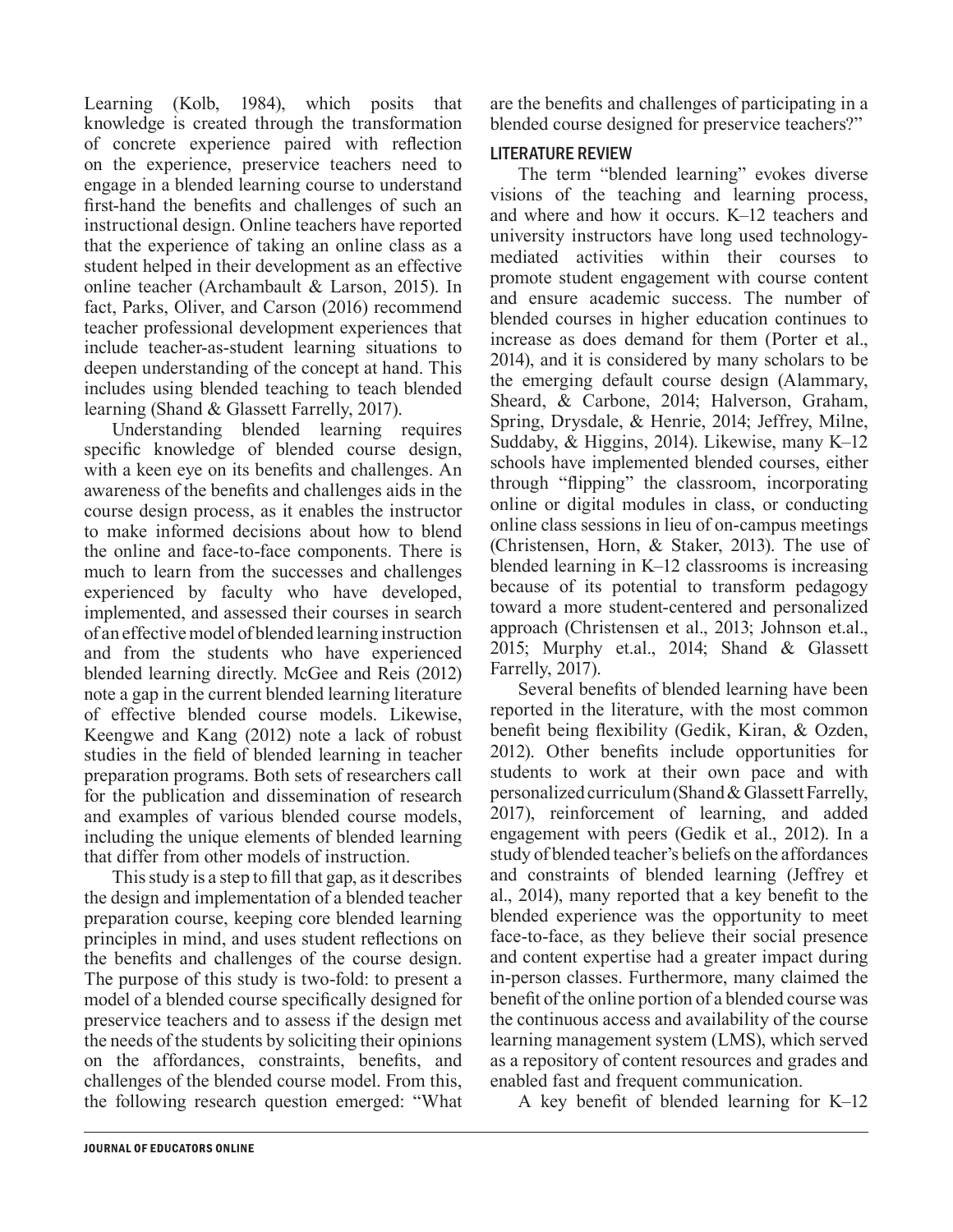teachers is the availability of various online tools and resources to differentiate instruction (Graziano & Feher, 2016). Online learning affords the use of games, tutorials, videos, and such that can support learning at different levels and for students with specific needs. Graziano and Feher (2016) also found that classroom management issues were mitigated by the online environment. Student disturbances and complaints are reduced and easier to deal with in an online environment.

However, blended learning is not without challenges. A few significant issues with blended learning have been identified in the current literature. One challenge noted by Lopez-Perez, Perez-Lopez, and Rodriquez-Ariza (2011) is sustaining student engagement in the online component of the course when students see more value in the face-to-face sessions. This was echoed by Jeffrey et al. (2014), who reported similar findings with teachers. They found many teachers harbored the belief that there was more value in the face-to-face portion of a blended course and therefore favored it more than the online portion. A recent study on the problems of implementing blended learning among university instructors (Mozelius & Rydell, 2017) revealed that the most common challenges were the extended time to learn new technology tools, a lack of support for learning critical functions of the LMS, and discomfort with understanding and implementing effective online pedagogy. Gedik et al (2012) specified additional barriers to blended learning, such as the complexity of the work, where students are expected to engage in and complete tasks in two environments; staying disciplined and on track in the online activities; and struggling with technology issues.

#### *Blended Learning in Teacher Education*

The National Education Technology Plan specifically states:

> Teachers need to leave their teacher preparation programs with a solid understanding of how to use technology to support learning. Effective use of technology is not an optional add-on or a skill that we simply can expect teachers to pick up once they get into the classroom… Schools should be able to rely on teacher preparation programs to ensure that new teachers come to them prepared to use

technology in meaningful ways. (U.S. Department of Education, 2016, p. 32)

To support this goal, the NETP recommends that educators be provided with professional learning experiences using technology to increase their capacity to create "compelling learning activities that improve learning and teaching, assessment, and instructional practices," and teacher preparation programs that "develop a teaching force skilled in online and blended instruction" (U.S. Department of Education, 2016, p. 37). Although many K–12 teachers are increasingly using technology in their classrooms for teaching and learning, few have been formally prepared to facilitate online or blended learning activities (Kennedy & Archambault, 2012; Moore-Adams, Jones, & Cohen, 2016; Worthen & Patrick, 2015). Furthermore, many teacher credential programs do not explicitly prepare teacher candidates for teaching in an online or blended environment and are not required to do so by their state credentialing/ licensure agencies (Archambault et al., 2016; Kennedy & Archambault, 2012; Moore-Adams et al., 2016; Worthen & Patrick, 2015). Currently, only a handful of states offer a formal endorsement, license, or authorization for K–12 online and blended learning (McAllister & Graham, 2016). In these formal teacher preparation programs, students are required to complete some type of online field experience, usually as a partnership between the teacher candidate and an online teacher. However, these online teaching experiences are not the norm, as most states do not offer such field experiences for teachers in training (Archambault et al., 2016).

Collopy and Arnold (2009) found that undergraduate students in a teacher preparation program who participated in a blended course reported significantly greater levels of competence and comfort in putting into practice what they learned than similar students enrolled in an onlineonly course. Having a face-to-face component of the course enabled students to feel more confident with the material due to their interaction with peers and instructors. The authors surmised that students who meet with fellow students and the instructor at least part of the time feel more self-efficacious and comfortable with the course material, which promotes transfer of learning.

To deal with this move toward online and blended learning in K–12 schools as well as the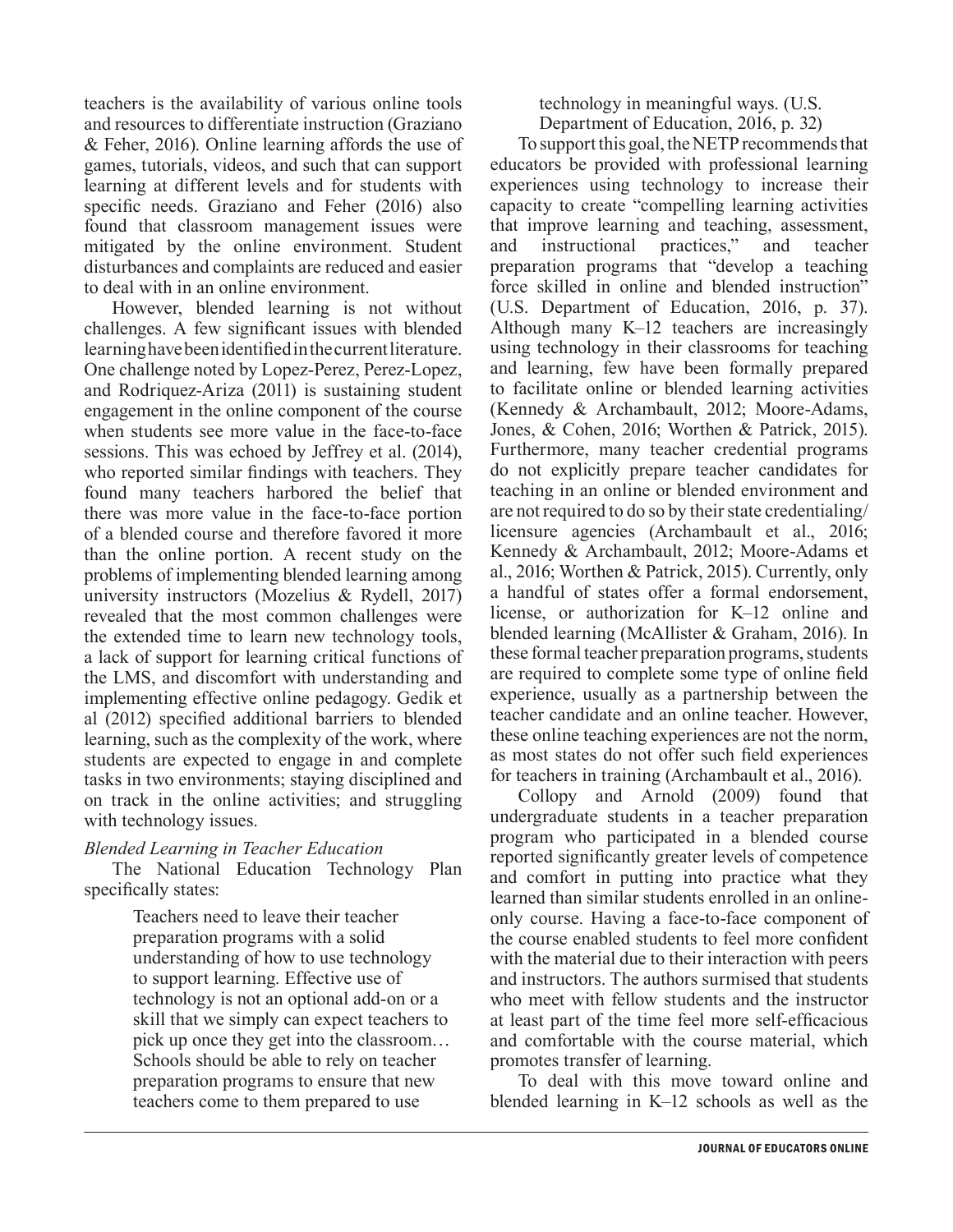lack of teacher candidate preparation for this, many local school districts have taken it upon themselves to offer professional development for their teachers who want to transition from teaching in a traditional classroom to teaching in a solely online or blended classroom (U.S. Department of Education, 2016; Worthen & Patrick, 2015). Teacher preparation programs need to follow suit (Moore-Adams et al., 2016; Williams & Casale, 2015).

The blended course design process involves identifying core attributes and principles of effective blended-course models. This section proposes design principles for blended learning based on a synthesis of blended learning research and reports of blended learning in higher education. Several researchers have studied different blended learning designs and implementation practices at the college level, and they have offered practical and theoretical guidance on effective blended course design (Alammary et al., 2014; Jeffrey et al., 2014; McGee & Reis, 2012; Means, Toyama, Murphy, & Baki, 2013). The meta-analysis of Means, Toyama, Murphy, and Baki (2013) provided statistically-derived evidence of blended learning's positive impact on student achievement, and it identified effective pedagogical practices and types of tasks that benefit from an online versus faceto-face delivery. Additionally, multiple authors describe principles and best practices that support a transformational design process for blended learning at the college level (Alammary et al., 2014; Jeffrey et al., 2014; McGee & Reis, 2012; Means et al., 2013). Careful and systematic review of the literature revealed the following areas were fundamental in effective blended course design: 1) planning course objectives, 2) planning for content delivery and student engagement, and 3) planning the blend of face-to-face and online components.

*Planning course objectives.* Effective blended course design focuses on the objectives of the course, not on the technologies (Alammary et al., 2014; McGee & Reis, 2012). Successful planning starts by identifying key learning outcomes before designing learning activities that integrate online and face-to-face components. The design of a blended course should emerge from the goals and objectives of the course and focus on the content to be learned, skills to be mastered, and outcomes to be assessed. Once these objectives have been established, meaningful instructional activities,

both with and without technology and on and off campus, can be planned to target these objectives.

Allamary et al. (2014) and Hofmann (2006) suggest that instructors should look at each course objective and then consider the best media for meeting each objective. McGee and Reis (2012) posit that clearly defining course objectives prior to the start of the design process is critical because the objectives should determine the content delivery mechanism, the pedagogical choices for activities, and the amount of time spent in online versus face-to-face pursuits. Learning outcomes are more effectively achieved when targeted by specific activities appropriately matched to delivery modes (Means et al., 2013).

*Planning for content delivery and student engagement.* Several researchers posit that content delivery mechanisms, student engagement activities, and assessments should be based on course content, the learning needs of students, and pedagogical affordances of the designated technology tools (Jeffrey et al., 2014; McGee & Reis, 2012; Means et al., 2013; Shand, Guggino, & Costa, 2013). The selection of course activities and the media used to deliver them is probably the most challenging of the blended design process (McGee & Reis, 2012). Jeffrey et al., (2014) found that teachers perceived lectures, tutorials, and online environments to serve different functions and parsed out course topics and materials to the different media based on these beliefs. For example, many teachers in the study claimed that lectures were meant to teach theory and are best conducted in face-to-face settings, while tutorials were meant to apply knowledge and could be completed online. Additionally, course resources and materials could be placed online for student reference and reinforcement. These attitudes about course content seem to drive the course design.

Means et al. (2013) postulates that the focus of the design process for blended courses should be on using the content delivery method that best meets the needs of the learners while honoring the blended nature of the course. Additionally, the complexity of the content to be learned needs to be considered. For example, if the content of a lecture is straightforward and relatively easy to comprehend, a narrated online lecture would be an appropriate fit. However, if the material is more complex and the instructor anticipates a lot of student questions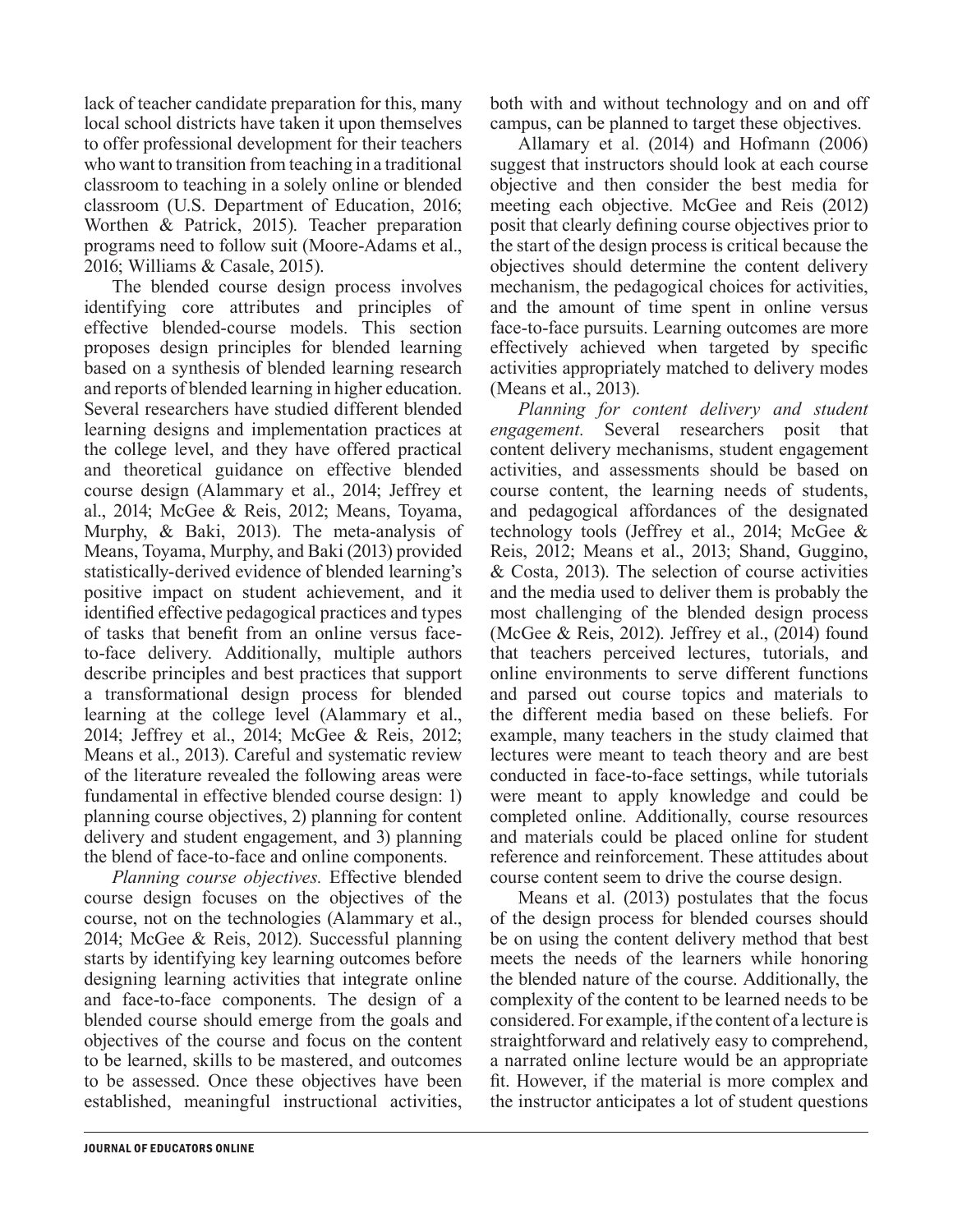that need immediate attention, then a face-to-face lecture will better address student needs (Means et al., 2013).

The affordances and constraints of the technology tools planned for the course also need to be considered in selecting content delivery methods and student engagement activities. Technology tools can be grouped by purpose and selected for use in a blended course based on how well the purpose of the tool aligns with the course and lesson objectives (Shand et al., 2013). For example, when course objectives call for discussion and communication of certain topics, and the discussion can move forward in an asynchronous environment, communication tools and apps can be used in the online component of the course. Likewise, when course objectives call for student identification and presentation of ideas, online presentation tools can effectively be utilized online. These technology tools can also be utilized in the face-to-face meetings for similar purposes. For example, students can showcase their web-based presentations, concept maps, and web sites with their peers in class and participate in structured conversations about the content. They can also engage with the technology tools in small groups to think critically and grapple with difficult concepts.

*Planning the blend of face-to-face and online components.* To ensure a smooth and meaningful blended course, online and face-to-face components need to be integrated into a comprehensive whole (Hofmann, 2006; Jeffrey et al., 2014; McGee & Reis, 2012). Hofmann (2006) claims that when designing a course for blended instruction, all too often course instructors and program designers string together stand-alone components into a learning path rather than truly weaving learning experiences together. In a blended course, the face-to-face and online components must connect with each other and flow meaningfully from one medium to the next (Powel, Rabbitt, & Kennedy, 2014). For example, if one of the online modules for a course contains a presentation on a key topic, the face-to-face meeting can follow up with a facilitated group discussion on the topic. This is often the intent of flipped classrooms in both university and K–12 settings. Students need multiple passes through the content, often through different media, to better construct knowledge. An effective weave of online and face-to-face components helps to support this goal and improves the quality of the

learning experience. The weave is planned in the design stages and carried out in the implementation and facilitation of the course.

#### APPLYING BLENDED LEARNING PRINCIPLES TO COURSE DESIGN

In this case study, a social studies instructional methods course for preservice teachers was designed using the principles and core attributes of blended course design identified in the literature. This was followed by collecting feedback on the blended experience, specifically on the benefits and challenges of the blended model. The following narrative describes the elements of the course design process with a focus on principles and core attributes for blended learning course design.

#### *Course Objectives*

The first step in the blended course design process was to focus on the objectives of the course rather than the technologies as recommended in the literature (Alammary et al., 2014; Hofmann, 2006; McGee & Reis, 2012). The overall goal of the instructional methods course was to prepare future teachers to understand the purpose and practice of teaching social studies in public schools. The objectives centered on the content and skills students were expected to master by the end of the course. The course provided the students with the necessary learning theories, instructional methods, engagement strategies, assessment techniques, and resources to teach social studies in ways that promote critical thinking, concept formation, and student engagement. It emphasized practical aspects of classroom instruction, such as synthesizing content into units and individual lessons, working with state and national content standards, and using a wide variety of strategies to actively engage middle and high school students with history-social studies content. Technology tools were not included in the objectives as they serve as vehicles of instruction and engagement to help target course objectives but are not directly connected to student learning outcomes.

After the course objectives were determined, the next step was to establish how to target them through instructional methods and activities and to consider what format (online or face-to-face) would be appropriate for each method of instruction. The focus for this part of the design was to ensure that content delivery mechanisms, student engagement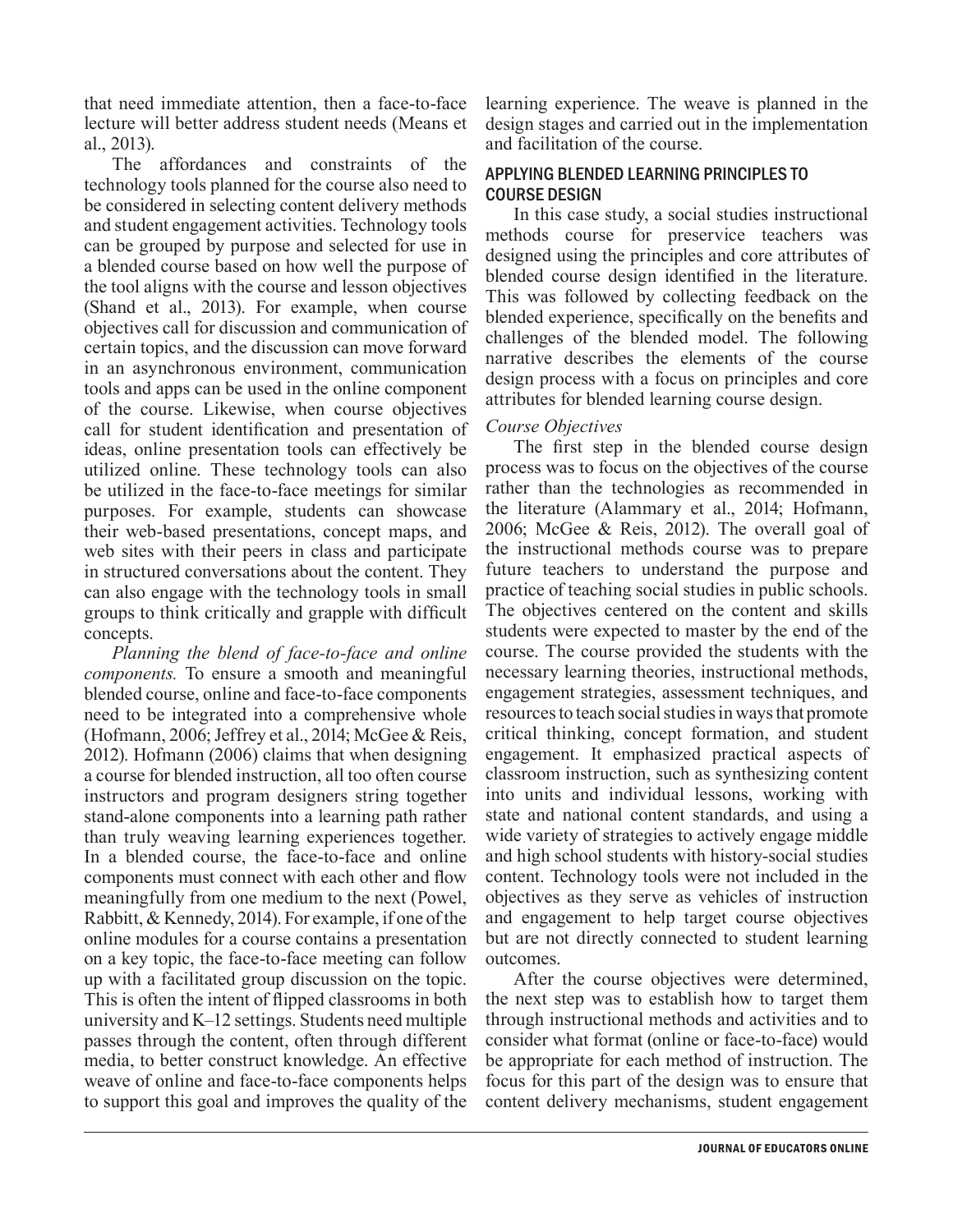activities, and student assessments were based on course content, the learning needs of students, and pedagogical affordances of the designated technology tools (Hofmann, 2006; McGee & Reis, 2012; Shand et al., 2013). In pursuit of this principle, the student learning needs were considered and the course topics identified. Then, the optimal method for content delivery and engagement (i.e., lecture, inquiry, reading, discussion, project-based learning, etc.) was selected for each topic (Means et al., 2013; Shand et al., 2013).

It is important to note that the learning needs of students enrolled in this course were unique and these needs were a major impetus for the course design (Collopy & Arnold, 2009; Means et al., 2013). The students were part of a secondary teaching credential program that integrates coursework and fieldwork. They were required to student teach in local public schools for a minimum of four hours a day (often more) and simultaneously complete university coursework to satisfy state credentialing requirements. To be successful in both coursework and fieldwork, students needed to be highly organized, efficient, and flexible. Their learning needs were specific and relevant to their student teaching experience, including the need to learn how to plan effective lessons, gather relevant resources, create useful instructional materials, and design engaging, differentiated student activities and assessments for their history/social studies classroom. They needed multiple passes through the course content with different lenses to see how the instructional strategies might be applied to different historical topics and grade levels and with diverse learners. Additionally, they needed time and space to confer and collaborate with their classmates to help broaden their perspectives on how and why specific strategies could be used to meet their student learning goals (both for themselves and for their K–12 students).

The students in the course needed to master these concepts and skills rather quickly and efficiently to employ them in their own student teaching. Moreover, they needed large chunks of time to create, develop, and reflect on their lesson plans. Their time was scarce and they needed flexibility in when and where they completed their credential coursework. However, it was essential that the integrity of the course and credential program be maintained. Considering these needs,

a blended format, with the flexibility of conducting some of the class sessions online to reduce travel and on-campus seat time, was a perfect fit for this course (Collopy & Arnold, 2009). The challenge was in deciding what topics and activities would work best online versus face-to-face. Determining the balance between online seat time and face-toface seat time was a consideration that accounted for the course objectives, topics, and student learning needs.

The course contained several topics addressing how to teach history/social studies in secondary school. The lesson topics were ordered to flow in a logical progression, so that concepts and skills built on one another. The content of each lesson was carefully examined to determine the best mode of delivery and engagement, either online or face-to-face (Hall & Villareal, 2015; Means et al., 2013). The affordances of the technology tools available for content delivery were also considered when deciding on the optimal mode of instruction (Shand et al., 2013). Information that could be easily understood without the need for real-time instructor-student interaction was slated for online delivery through narrated lecture presentations and web-based activities (Hofmann, 2006; Means et al., 2013). The presentations were designed to cover facts and concepts essential to the topic at hand, and the narration allowed the instructor to explain the concepts in greater detail and discuss how these concepts are applied in the K–12 classroom. Narration also provided a sense of instructor expertise and presence in the online component of the course. Topics not suitable for lecture presentations were delivered through inquirybased means, such as WebQuests, simulations, and interactives.

All course topics were at a minimum introduced in the online component of the course. Easier topics were completely covered online and more challenging concepts were introduced in online presentations and videos and followed-up in face-to-face meetings with student engagement activities, discussions, and real-time interactions with the instructor and peers. However, the online component was not merely for presentations and videos. Several engagement activities were also conducted online as students utilized web-based tools to complete relevant exercises, simulations, and assignments.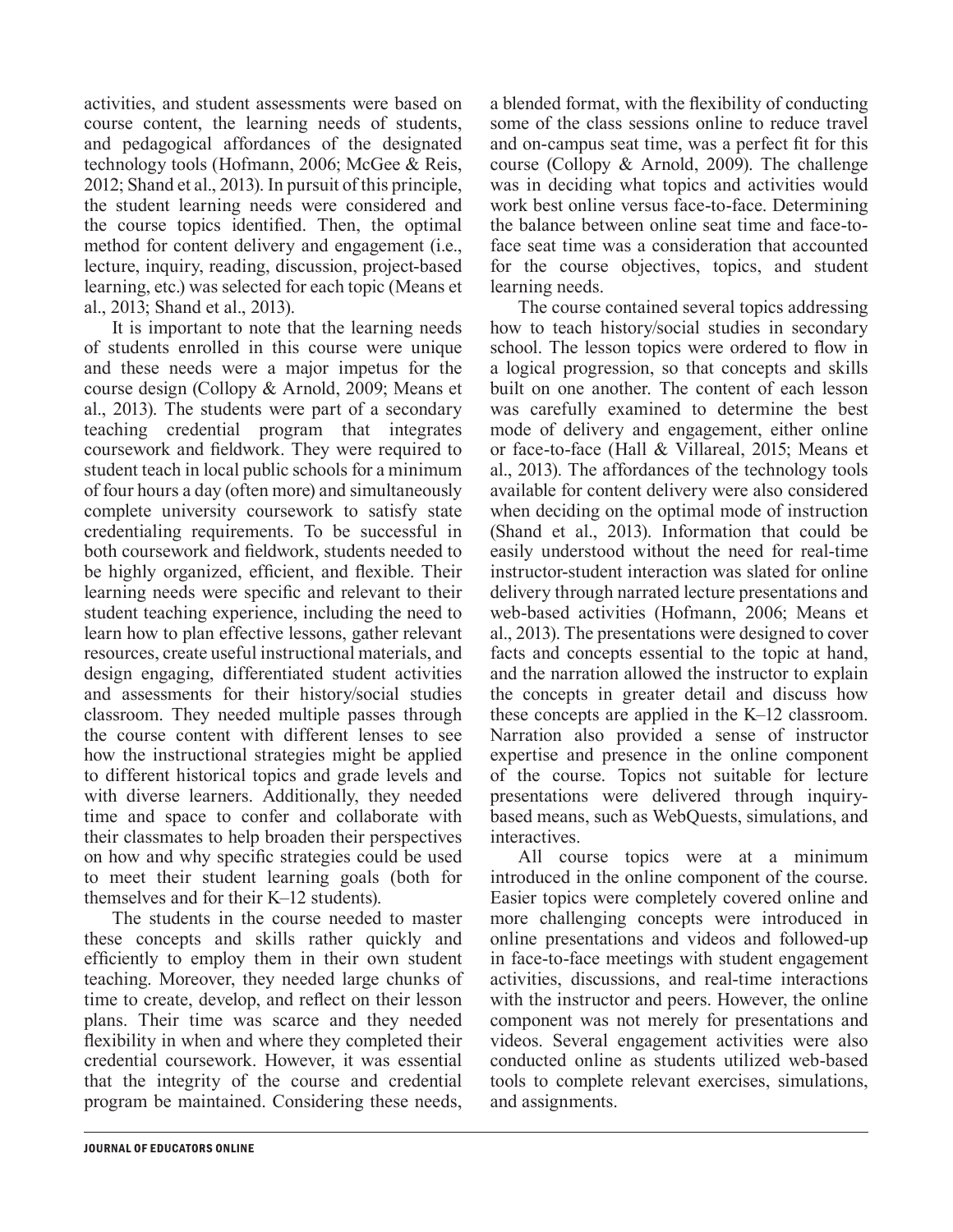To ensure a fluid learning experience, it was imperative that the online and face-toface components were woven together into a comprehensive design (Hofmann, 2006; Jeffrey et al., 2014; McGee & Reis, 2012; Powel et al., 2014). First, it was necessary to establish the time required for both the online and face-to-face portions of the course. Getting the "blend" correct has been identified as one of the most difficult aspects of designing a blended course (Maarop & Embi, 2016). Considering the topics set aside for online lectures and student engagement activities, it was determined that two-thirds of the course would be online and one-third of the course would be face-to-face. The on-campus class meeting days and times were adjusted to fit this format. Specific topics and activities were designated for each portion of the course, and two-week modules were planned that included a set of online activities and a face-to-face meeting. Each course module followed a standard format and progression, beginning with an outline of goals and objectives, required readings, activities and assignments, and due dates and times. Making explicit the goals, objectives, activities, and assignments for each module helped students better understand the expectations of the course. It also enabled the students to plan their study time each week, anticipate the time it would take to complete each activity, and ensure they had reliable internet access.

Each module followed the same sequence beginning with an online narrated lecture or inquiry activity designed to present the lesson content, followed by an online student engagement task, and then a face-to-face meeting on campus to enrich, clarify, demonstrate, and reinforce the content learned online. Face-to-face engagement activities were planned to flow directly from the online content. Students were expected to come to class with an initial understanding of the topic from their online learning experience and be prepared to use that knowledge in the face-to-face discussions and activities.

The face-to-face meetings for the course were held every other week and focused on whole class and small group discussions of course content. The instructor capitalized on the face-to-face time to answer questions and check student understanding (Collopy & Arnold, 2009). Each face-to-face meeting consisted of an activity or discussion that helped students process the new content, buttress difficult concepts, engage with peers on how to apply these concepts to their own teaching, and reflect on their learning and teaching experience. Discussions ranged from whole class seminars to peer feedback and critiques of assignments and structured dialogues between small groups of students (Kang, 2014). Most discussions were conducted in the face-to-face component of the course, but not always. Occasionally, dialogue between students was required in the online component of the course as an online communication activity. Discussions, both face-to-face and online, provided students with opportunities to engage dynamically with the course instructor and peers over difficult content matter and reflect on their learning (Kolb, 1984). It also helped students feel they were part of the course learning community, and it encouraged socialization, an important part of the learning process.

With respect to assessment, due dates for all assignments and activities were routine from week to week so students knew when things were due and could plan their online engagement time accordingly. Scoring guides and samples were included as appropriate, and all work was submitted or linked through the LMS to ensure a uniform and available course environment. All grades, feedback, and course announcements were housed in the LMS for consistency, accessibility, and support.

#### RESEARCH METHODS

To reiterate, this study was designed to address the research question: What are the benefits and challenges of participating in a blended course designed for preservice teachers? The course used in the study was specifically designed according to the learning needs of preservice teachers, and the blend of online and face-to-face meetings was planned to effectively support understanding and completion of course assignments. To assess student perceptions of the blended course model, and to answer the research question, students who completed the course were asked to participate in a survey about their experience in a blended learning environment. The purpose was to determine the benefits and challenges for preservice teachers participating in a blended course.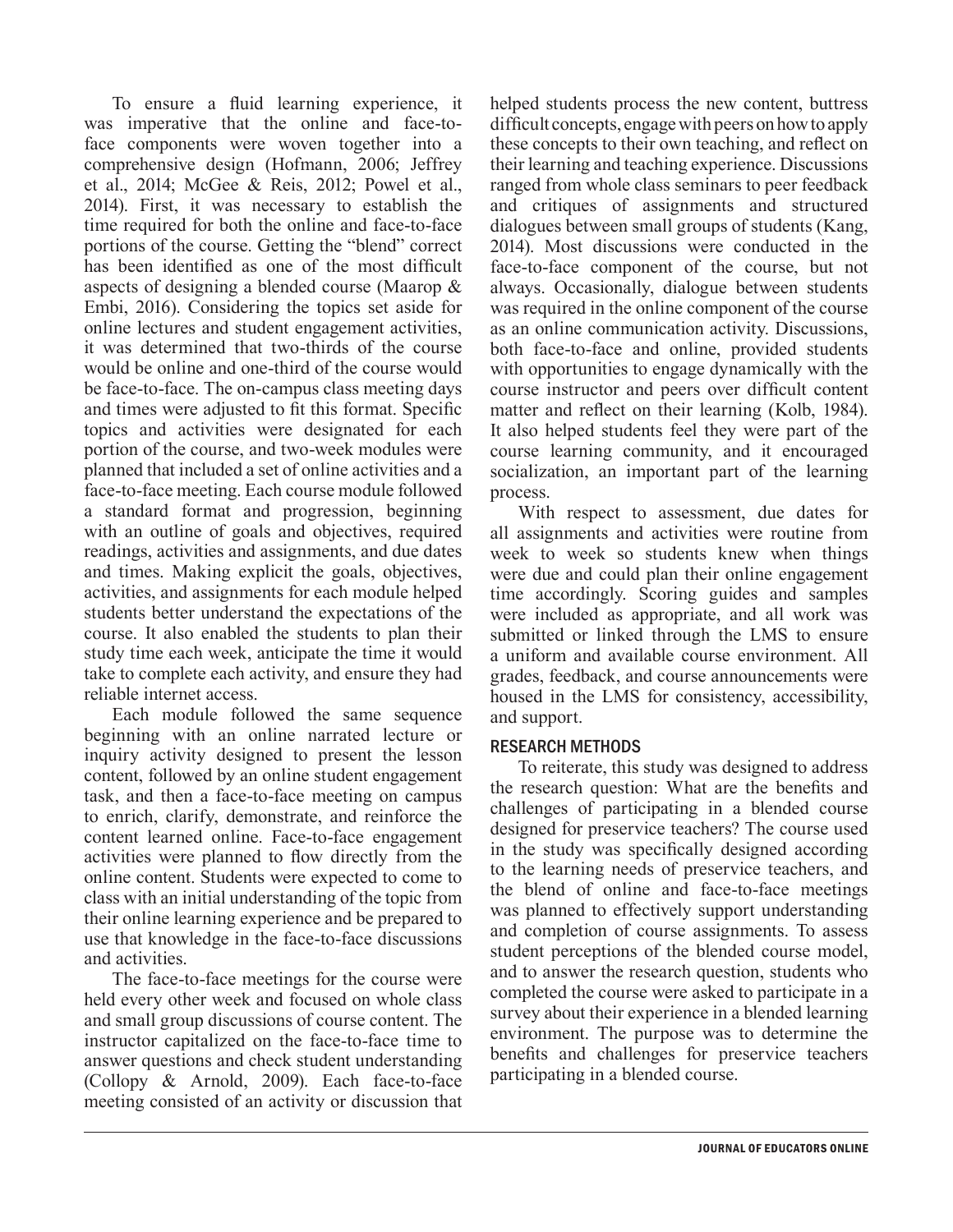#### *Participants and Instrumentation*

The class consisted of 24 students who were preservice teachers enrolled in a teacher preparation program for secondary teachers. At the end of the course, students were emailed a survey with open-ended questions that addressed the benefits and challenges of the blended course. All students were provided the opportunity to complete the survey. Eighteen participated. The survey was administered through Qualtrics and was completely voluntary and anonymous. The open-ended questions included:

1. What were the benefits (if any) of having part of the class online?

2. What were the benefits (if any) of having part of the class face-to-face (on campus)?

3. What were the challenges or drawbacks (if any) of having part of the class online?

4. What were the challenges or drawbacks (if any) of having part of the class face-to-face (on campus)?

5. Do you have any additional comments on how the course was structured or delivered?

In accordance with a case study, the survey results were analyzed for descriptive purposes. The responses were transcribed and then reviewed, analyzed, and coded by the authors. During the coding process, the authors met on multiple occasions, discussed discrepancies in their analysis, and came to a mutual consensus on the appropriate codes assigned to all data. Saldaña (2009) defines coding as "a word or phrase that symbolically assigns a summative, salient, essence-capturing, and/or evocative attribute for a portion of languagebased or visual data" (p. 3). The process of coding requires extracting and arranging the data in a systematic way to categorize and make meaning of the content. The codes, when clustered together by similarity and regularity, form patterns in the data from which categories emerge.

Descriptive coding was used in the analysis, which is coding that summarizes the basic topic of a passage into a word or phrase (Saldaña, 2009). The initial line-by-line coding of the data allowed descriptive codes to be identified and reworked as the analysis progressed. In the first round of coding, several subcategories were identified. The initial topics included: flexibility, time constraints, instructor support, relationship building, peer feedback, independent learning, clear directions/

expectations, technology use, and pace. Following the initial coding, a second round of focused coding was employed to identify the most frequent and significant codes. Together, the authors searched for natural links and connections between the subcategories which were then were grouped and regrouped into categories (Saldaña, 2009). Themes were established from the categorical structure and then subsequently refined. Five overarching themes were identified from the analysis, which include the benefits of: 1) flexibility and pace, 2) access and modeling, 3) peer relationships and community, 3) clear communication and feedback, and 5) the challenges of time management and selfdiscipline. Example statements were then selected to exemplify each theme.

#### RESULTS

Students were asked to comment on the benefits of both the online and face-to-face components of the course. Consistent with the findings of Collopy and Arnold (2009) and Gedik et al. (2012), most students remarked that increased flexibility and control over pace were the greatest advantages of having part of the class online. One student stated, "it was very convenient and flexible, which worked well with my schedule," while others noted "we were able to work on our digital unit plans on our own time," and "it [the online modules] broke up the work load and allowed for more independent instruction." These comments, which were mimicked in some form by several students, all reinforce the idea that students appreciate the ability to make choices of when they will engage with online course material and how long they will take to complete the activities. Several students commented on how the flexible schedule allowed them more time to work on creating lessons for their student teaching and other aspects of student teaching (Collopy and Arnold, 2009). These include, "I enjoyed the fact that I did not have to make the hour commute [to campus] every week… having the class online allowed me to spend more time planning lessons," and "it gave me more time to focus on my student teaching."

Some students focused on the benefit of having constant access to course materials in the online environment. This supports the claims made by several authors who conclude that supporting student independent learning is connected to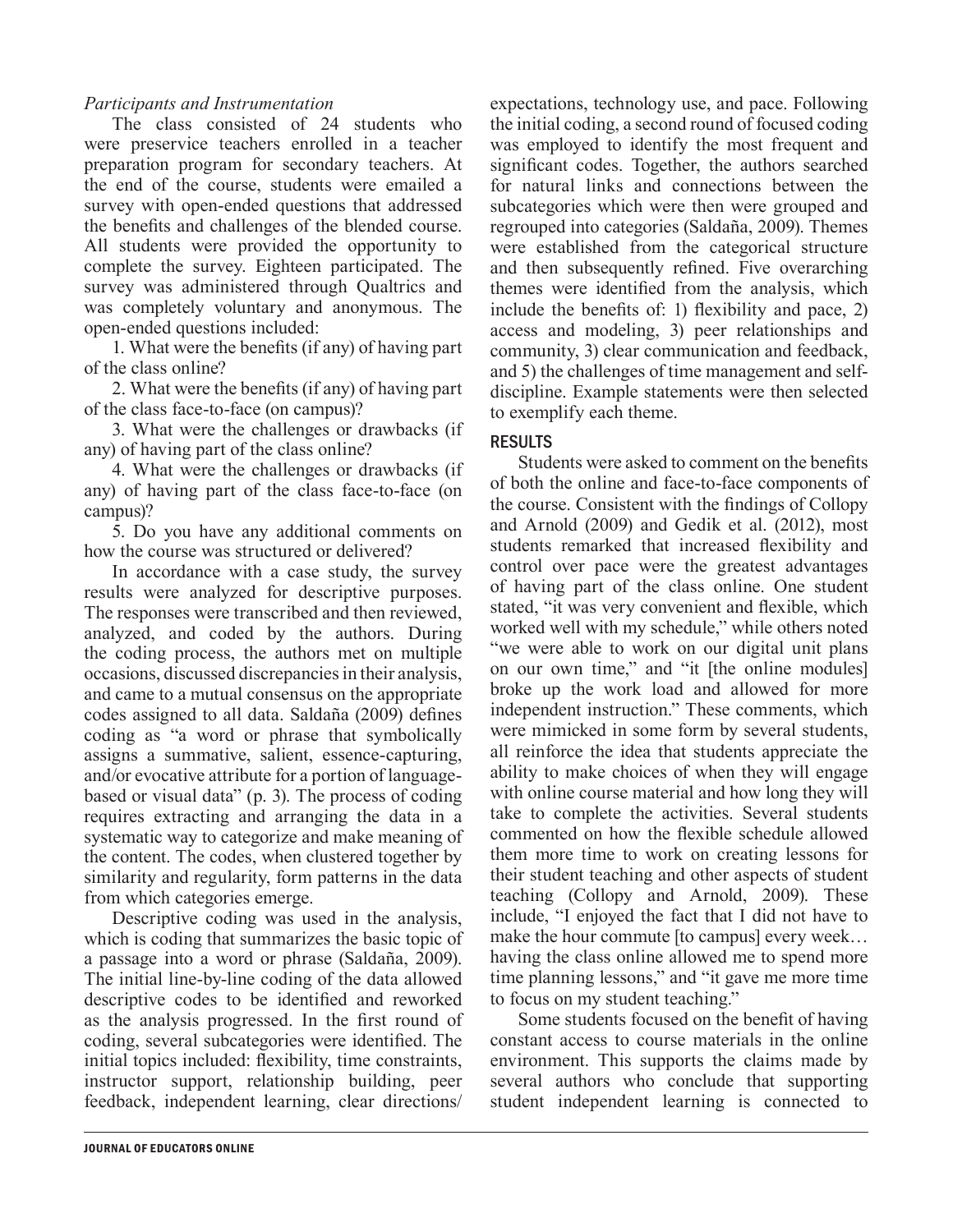student success (Hall & Villareal, 2015; McGee & Reis, 2012). Comments include "[the course] allowed me to access/revisit information at any time, and let me view peer's work," and "I could always get access to instructional materials when doing work at home." Modeling technology use was another noted benefit, as one student said, "[the online course] modeled use of technology," which provides an example of how preservice teachers might incorporate technology into their own classrooms.

Feedback on the value of having part of the class face-to-face was also solicited. The overwhelming benefit expressed by the students was the sense of community that developed in the face-to-face meetings. This finding supports results from several recent studies (Collopy & Arnold, 2009; Gedik et al., 2012; Hall & Vilareal, 2015). As with fully online courses, it is essential for blended courses to focus on establishing a sense of community (Kang, 2014; McGee & Reis, 2012). As one student remarked "[I was] able to grow a relationship with the other credential students. It is also great to discuss problems we are having or the hard times of student teaching with each other. It was very important to spend time together." This sentiment was reflected in other student comments, such as, "I got to reflect [in class] what I learned and what I did not learn. It was also very encouraging to talk to other peers about the same issues we have and good things we were facing." Remarks such as, "[the course was a] good mix of working at my own pace but also having peer interaction," and "being with my peers and hearing their ideas and being able to converse with them was a huge help," added to the evidence that face-to-face interaction was necessary and productive for their professional development.

Another benefit of face-to-face meetings was the ability to ask the instructor questions in real time and get clarification on assignments. The importance of clear communication and expectations along with frequent opportunity for feedback, both from the instructor and peers, has been established as critical for student success (Hall & Villareal, 2015; Henrie, Bodily, Manwaring, & Graham, 2015; McGee and Reis, 2012). Student feedback included, "one benefit was receiving information or reassurance from the instructor or peers. Also, being able to ask questions with

more immediate feedback and listening to peer questions, because I often don't think of the same details as my peers," and "the benefits were the face-to-face instruction, immediate answers to questions, the ability to connect with peers, venting sessions, and class discussions." The comment, "having misconceptions cleared up was a benefit of being in class," is consistent with Henrie, Bodily, Manwaring, and Graham (2015), who found that clarity of instruction and relevance of activities were primary predictors of student satisfaction.

These findings are in line with Kolb's (1984) emphasis on the dialectic nature of experiential learning in which learners must first participate in concrete experiences and then grapple with the experience through reflection in order to ultimately undergo positive transformation. By affording a more flexible schedule, the blended model allowed students to prioritize the studentteaching when appropriate. Therefore, when it was time for reflection, both in their online work and in the face-to-face environment, students could engage in ways that were neither rushed nor marginalized due to the demands of the current or upcoming school day. Moreover, because this was a digital environment, students could collaborate with one another whenever it was convenient to develop curriculum and face day-to-day teaching challenges, which strengthened their performance when teaching. Likewise, during the reflective component of the course, both face-to-face and online discussions allowed for transformative thinking and encouraged student teachers to mull over the design aspects of blended learning that positively impacted them as students and would be fruitful when applied to a middle- or high-school environment.

The blended design was not without challenges. Students were asked to provide feedback on the challenges or drawbacks of having part of the class online and part face-to-face. Their comments revealed the need for self-discipline and time management when completing online activities. Students remarked, "it was a challenge keeping up with all of the work and deadlines since we only saw the instructor every other week," "it was hard making sure that I was completing the assignments, because it was on my own time," and "I had to make sure that I understood what I was responsible for completing." These comments confirmed the need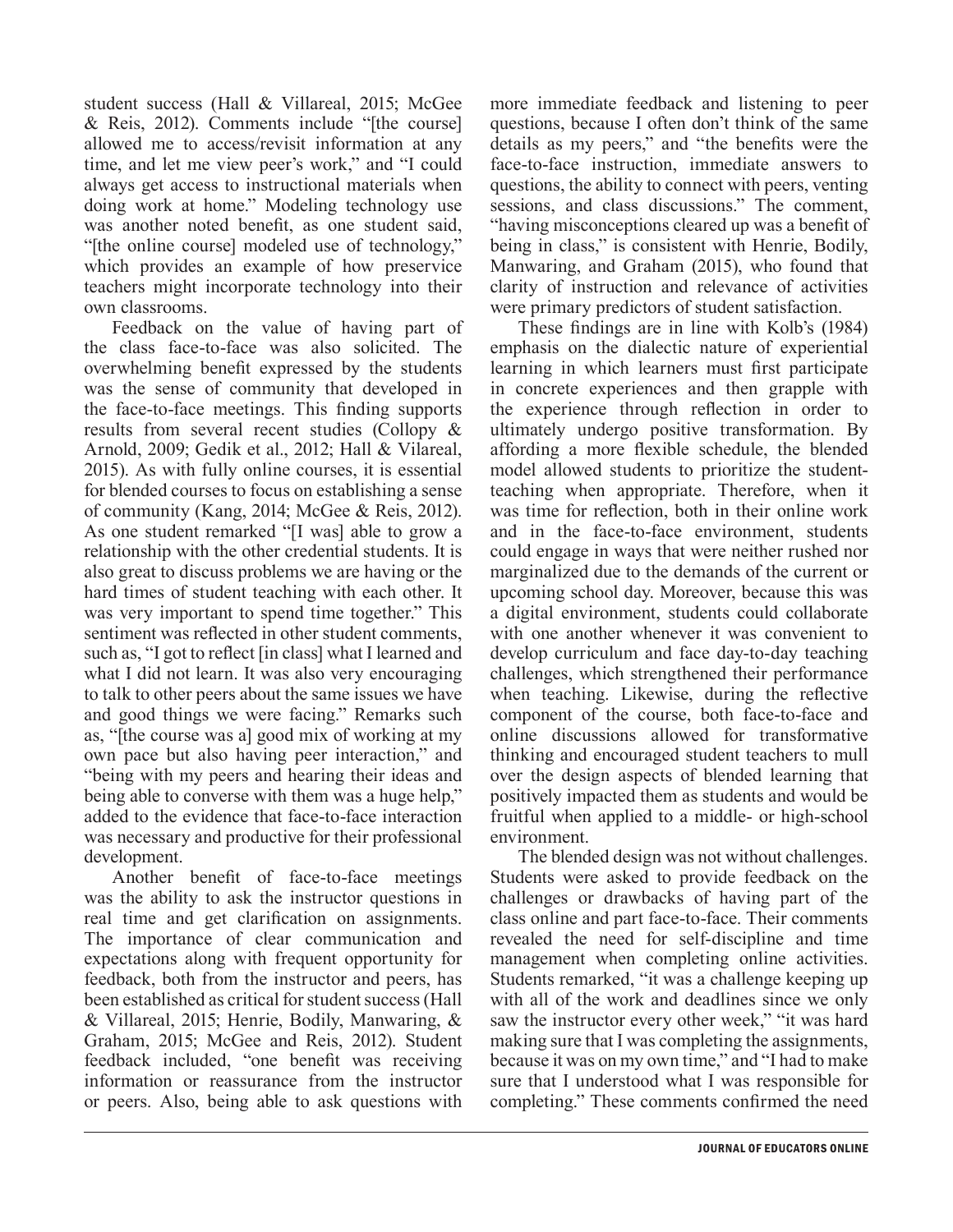to design online components of blended courses with supportive structures that assist student selfregulation capability (Borup et al., 2014; Hall & Vilareal, 2015; McGee & Reis, 2012; Torrisi-Steele & Drew, 2013).

Familiar themes also emerged when students identified disadvantages of the face-to-face classes, namely flexibility and time. Almost all students mentioned travel time as a drawback to attending class on campus. Several students replied, "the drive took away from time I could have been productive," "commuting time [was a drawback]," and "it was difficult getting to campus with a busy schedule." Because student teachers teach several hours a day at a secondary school, the additional class time on the university campus during face-toface meetings was perceived as an inconvenience (Collopy & Arnold, 2009). However, when asked if they wanted fewer face-to-face sessions, thirteen students responded that the model of two-thirds online, one-third face-to-face with a class meeting every other week, was ideal. Two students wanted more time during the face-to-face meetings but still have them every other week. One student wanted less time during the face-to-face meetings but still have them every other week, while two other students wanted more face-to-face meetings. The blended model was certainly a trade-off. The students needed time to be productive, yet they wanted community with their peers and interaction with the instructor. However, students were willing to accept the trade-off to meet their specific needs (Gedik et al., 2012; Hall & Vilareal, 2015).

When asked for additional comments on the structure of the course, students had this to say:

*I really enjoyed the structure of the course and the activities we had. I gained a lot from attending class and from working at home online, [and] I loved how the class was structured! I really appreciate that the instructor would explain the expectations for the assignments for the upcoming week and was able to answer questions as needed. I also liked that we were able to have a class discussion after the explanation to make sure everyone was clear on the expectations and it was nice that we had examples of each project/assignment.*

The overall student responses support the

design for the blended course and affirm that the design created and implemented for the blended course met the needs of the students. These responses confirm what Collopy and Arnold (2009) found that a blended design can meet the needs of different teacher candidates at different times.

#### LIMITATIONS

As with any research study, there are inherent limitations to our approach. This study was based on a course designed and taught by a single instructor, which resulted in a small sample size. Student responses and reactions to the course may have differed under a different blended design or different instructor. Although this study was based on a single group of students, surveying more than one group of students may have led to additional or even conflicting outcomes. However, student experience did seem consistent with other studies of student perceptions in blended courses (Collopy & Arnold, 2009; Henrie et al., 2015) and the blended course design was based on principles established in the literature (Alammary et al., 2014; Hofmann, 2006; McGee & Reis, 2012).

The results of the study are descriptive and represent student perceptions of the benefits and challenges of the blended course. Because the survey was anonymous, the researchers do not know which students responded. It is quite possible that the students who responded might have been more favorably disposed to the blended course. The results do not assess student learning outcomes, nor do they measure how preservice teachers use the experience to inform their practice, as they have not yet been employed as in-service teachers.

As noted previously, there are few studies that assess the blended learning experience of preservice teachers (Keengwe and Kang, 2013). Although the study is relatively small, the population being studied (preservice teachers) is important considering the steep growth in K–12 blended learning (Archambault et al., 2016).

#### IMPLICATIONS FOR PRACTICE

The study identified many benefits of the blended course model. The online component benefits students by affording increased flexibility in when and where they complete their work, freedom of pace over how long they spend on the course activities, and continuous access to course resources, examples, and content. The face-to-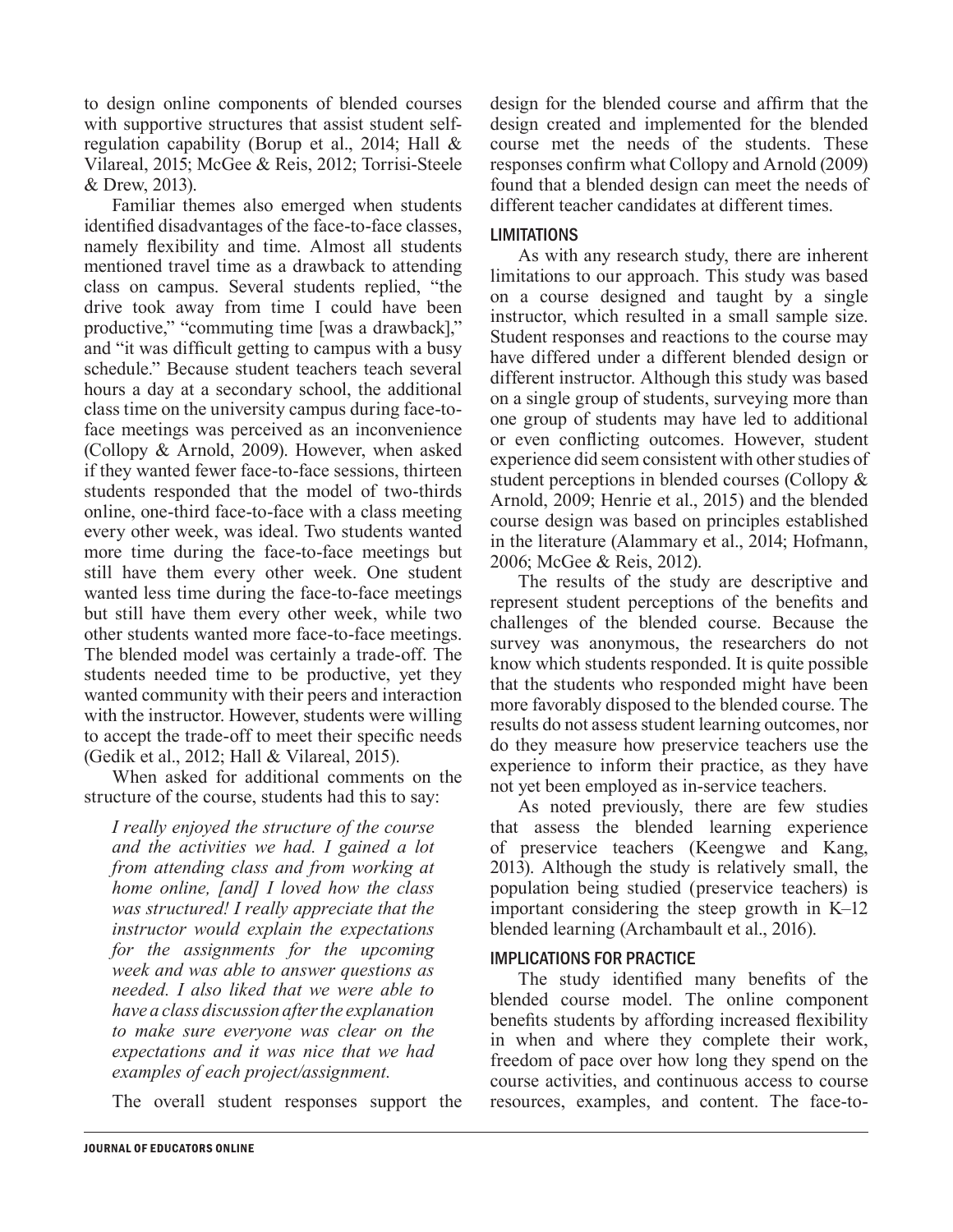face component benefits students by providing opportunities to build peer relationships and community and by providing occasions for clear communication and feedback from the instructor.

The flexibility and control over work pace in the online portion of the course was clearly a benefit to many. Students enjoyed the freedom of working through the online modules at their own pace and with their own purpose. This is consistent with the definition of blended learning offered by Staker and Horn (2012) which states that instruction should include "some element of student control over time, place, path, and/or pace" (p. 3). This demonstrates the need for instructors to create online modules that can be completed in chunks and at a slower or faster pace depending on student needs.

Continuous access to course materials, examples, and instructions was also beneficial to student learning. This benefit goes hand-inhand with the affordance of flexibility and pace. Students need the ability to access and refer to course content when they are ready to engage with the course or when they need to look back to clarify any misunderstandings. Instructors who design online and blended courses should consider what materials, resources, examples, and guidelines are critical to student success and place them in the online environment where students have immediate and convenient access.

Student comments from this study suggest that time spent in face-to-face peer discussions, where students discussed how their practice in the field links to course content, was constructive and meaningful. Kang (2014) found that structured dialogue on course topics and informal conversations on fieldwork experiences helped preservice teachers share how they applied course content to the field, discussed new strategies and methods, and worked through problems collectively. This reflective practice, as postulated by Kolb (1984), coupled with shared discourse (Kang, 2014), enabled students to use their experience to make changes in their thinking about the course content and their personal teaching practice. Moreover, class time devoted to interacting with the instructor was also a benefit, as it provided an opportunity to clarify concepts and instructions and solicit direct feedback. The results of this study add to the evidence that plentiful peer discussions in blended environments promote student learning,

and instructors should include opportunities for both formal and informal dialogue in the design of the course and provide dedicated time for teacherstudent interaction as well.

The challenges of the blended course identified in the study include time management and selfdiscipline in completing the online portion. This is a continual challenge in fully online courses as well. Therefore, instructors need to be mindful of the supports they include in the online portion of the course to help keep students on track. Email reminders, planned pacing of activities, and scheduled deadlines all help.

#### **DISCUSSION**

The blended course design seemed to effectively meet the objectives of the course and the needs of the students. It also provided several benefits to those enrolled in the course. The online components were appropriate and productive and provided students with the flexibility to engage with the content when they were able. The face-toface components of the course provided students with the necessary socialization that made them feel part of a learning community. They provided dedicated time for instructor-student interaction and question/answer time that is vital to the learning process. Additionally, the blended course design allowed students to move efficiently and effectively within Kolb's (1984) cycles of experiential learning by blending both face-to-face and online classes with the students' teaching experience.

#### **CONCLUSION**

If teacher educators are going to address the NTEP (U.S. Department of Education, 2016) and provide preservice teachers with the recommended skills, knowledge, and experience in blended and online instruction, teacher education courses will need to be designed for these environments. This paper identifies attributes of blended learning course design that aid in creating a course that meets student needs. Designing a blended course by following essential principles, such as those outlined in this paper, makes the process systematic and sound. Following a set of principles puts the course objectives and learning needs of the students at the forefront of the design process and influences the choice of activities for each component of the course, which makes the blending of each course as unique as the content, instructor, and students.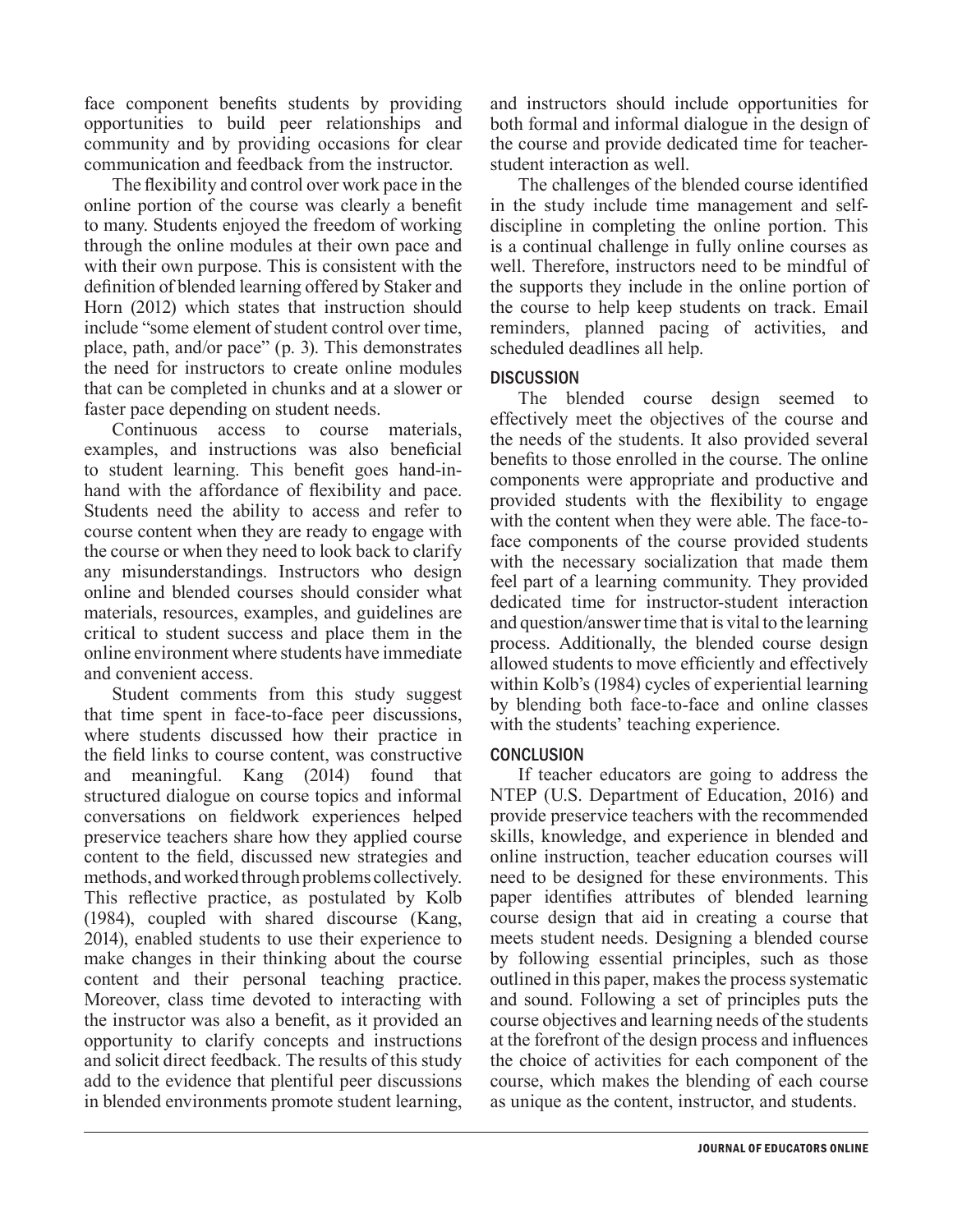The NETP (U.S. Department of Education, 2016) and the International Association for K–12 Online Learning (iNACOL) (Worthen & Patrick, 2015) call for teachers, both preservice and in service, to receive professional development that enables them to successfully implement blended and online learning. Effective management of a blended learning environment requires teachers to "understand and manage the face-to-face and online components of lesson planning and organization within a blended course" (Powel, Rabbitt, & Kennedy, 2014, p. 19). Modeling in professional development, especially in teacheras-student learning situations, allows the learner to experience structural and instructional best practices that provide rich learning opportunities not available in nonmodeled settings (Parks et al., 2016). This article presents a design model that provides the necessary scaffolding for K–12 teachers and teacher educators to achieve this goal. If teacher educators use this model to design their instruction, their students (future teachers) can acquire the necessary skills, knowledge, and experience to implement effective blended environments into their practice. In this way, the design model, which provides many benefits to students, serves both teacher educators and their students who are current or future teachers.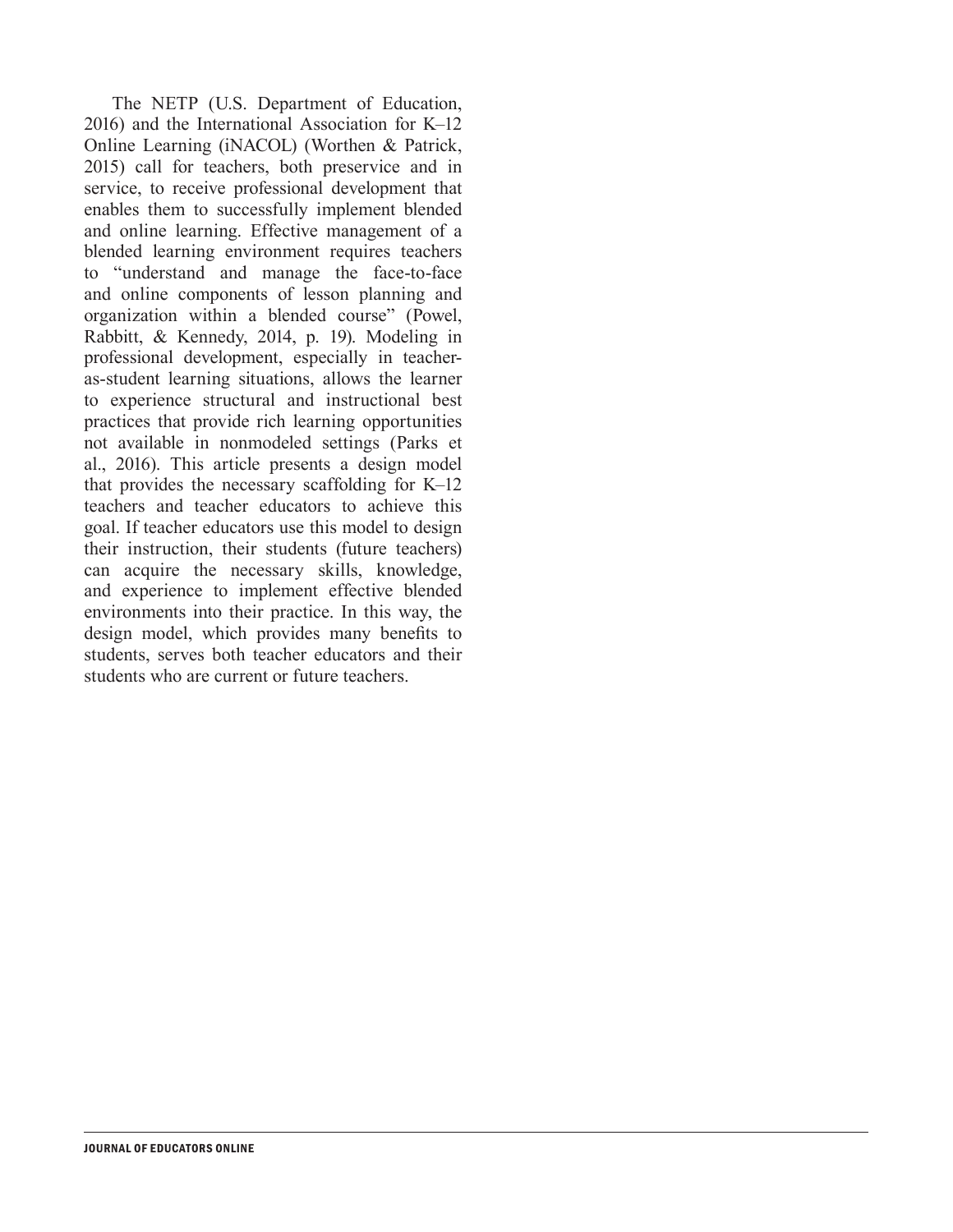## **REFERENCES**

- Alammary, A., Sheard, J., & Carbone, A. (2014). Blended learning in higher education: Three different design approaches. Australasian Journal of Educational Technology, 30(4), 440–454. doi:10.14742/ajet.693
- Archambault, L., & Larson, J. (2015). Pioneering the digital age of instruction: Learning from and about K–12 online teachers. Journal of Online Learning Research, 1(1), 49–83. Association for the Advancement of Computing in Education (AACE). Retrieved from http://www.learntechlib.org/j/JOLR/ v/1/n/1/
- Archambault, L., Kennedy, K., Shelton, C., Dalal, M., McAllister, L., & Huyett, S. (2016). Incremental progress: Re-examining field experiences in K–12 online learning contexts in the United States. Journal of Online Learning Research, 2(3), 303–326. Association for the Advancement of Computing in Education (AACE). Retrieved from http://www.learntechlib. org/j/JOLR/v/2/n/3/
- Borup, J., West, R. E., Graham, C. R., & Davies, R. S. (2014). The adolescent community of engagement: A framework for research on adolescent online learning. Journal of Technology and Teacher Education, 22(1), 107–129.
- Cavanaugh, C., Sessums, C., & Drexler, W. (2015). A call to action for research in digital learning: Learning without limits of time, place, path, place…or evidence. Journal of Online Learning Research, 1(1), 9–15. Retrieved from http://www.learntechlib. org/j/JOLR/v/1/n/1/
- Christensen, C., Horn, M., & Staker, H. (2013). Is K–12 blended learning disruptive? An introduction to the theory of hybrids. Lexington, MA and Redwood City, CA: The Clayton Christensen Institute. Retrieved from http://www. christenseninstitute.org/publications/hybrids/
- Collopy, R. M. B., & Arnold, J. M. (2009). To blend or not to blend: Online-only and blended learning environments. Issues in Teacher Education, 18(2), 85–101. Retrieved from http://www. itejournal.org/back-issues/fall-2009/10collopy&arnold.pdf
- Gedik, N., Kiraz, E., & Ozden, M. (2012). The optimum blend: Affordances and challenges of blended learning for students. Turkish Online Journal of Qualitative Inquiry, 3(3), 102–117. Retrieved from http://dergipark.gov.tr/tojqi/issue/21396/229377
- Graziano, K.J., & Feher, L. (2016). A dual placement approach to online student teaching. Contemporary Issues in Technology and Teacher Education, 16(4), 495–513. Retrieved from https://www.learntechlib.org/j/CITE/v/16/n/4/
- Hall, S., & Villarreal, D. (2015). The hybrid advantage: Graduate student perspectives of hybrid education courses. International Journal of Teaching and Learning in Higher

Education, 27(1), 69–80. Retrieved from http://www.isetl.org/ iitlhe/past2.cfm?v=27&i=1

- Halverson, L. R., Graham, C. R., Spring, K. J., Drysdale, J. S., & Henrie, C. R. (2014). A thematic analysis of the most highly cited scholarship in the first decade of blended learning research. The Internet and Higher Education, 20, 20–34. doi:10.1016/j.iheduc.2013.09.004
- Henrie, C. R., Bodily, R., Manwaring, K. C., & Graham, C. R. (2015). Exploring intensive longitudinal measures of student engagement in blended learning. International Review of Research in Open & Distance Learning, 16(3), 131–155. Retrieved from http://files.eric.ed.gov/fulltext/EJ1067884.pdf
- Hofmann, J. (2006). Why blended learning has not (yet) fulfilled its promises: Answers to those questions that keep you up at night. In C. J. Bonk & C. R. Graham (Eds.), The handbook of blended learning: Global perspectives, local designs (pp. 27–40). San Francisco, CA: Pfeiffer.
- Jeffrey, L. M., Milne, J., Suddaby, G., & Higgins, A. (2014). Blended learning: How teachers balance the blend of online and classroom components. Journal of Information Technology Education: Research, 13, 121–140. Retrieved from www.jite. org/documents/Vol13/JITEv13ResearchP121-140Jeffrey0460. pdf
- Johnson, L., Adams Becker, S., Estrada, V., & Freeman, A. (2015). NMC horizon report: 2015 K–12 edition. Austin, TX: The New Media Consortium. Retrieved from http://cdn.nmc.org/ media/2015-nmc-horizon-report-k12-EN.pdf
- Kang, J. J. (2014). Learning to teach a blended course in a teacher preparation program. Contemporary Issues in Technology and Teacher Education, 14(1), 54–71. Retrieved from http:// www.citejournal.org/volume-14/issue-1-14/current-practice/ learning-to-teach-a-blended-course-in-a-teacher-preparationprogram
- Keengwe, J., & Kang, J. (2012). Blended learning in teacher preparation programs: A literature review. International Journal of Information and Communication Technology Education, 8(2), 81–93. doi:10.4018/jicte.2012040107
- Keengwe, J., & Kang, J. (2013). A review of empirical research on blended learning in teacher education programs. Education and Information Technologies, 18(3): 479–493. doi:10.1007/ s10639-011-9182-8
- Kennedy, K., & Archambault, L. (2012). Offering preservice teachers field experiences in K–12 online learning: A national survey of teacher education programs. Journal of Teacher Education, 63(3), 185–200. doi:10.1177/0022487111433651
- Kolb, D. A. (1984). Experiential learning: Experience as the source of learning and development. Englewood Cliffs, NJ: Prentice-Hall.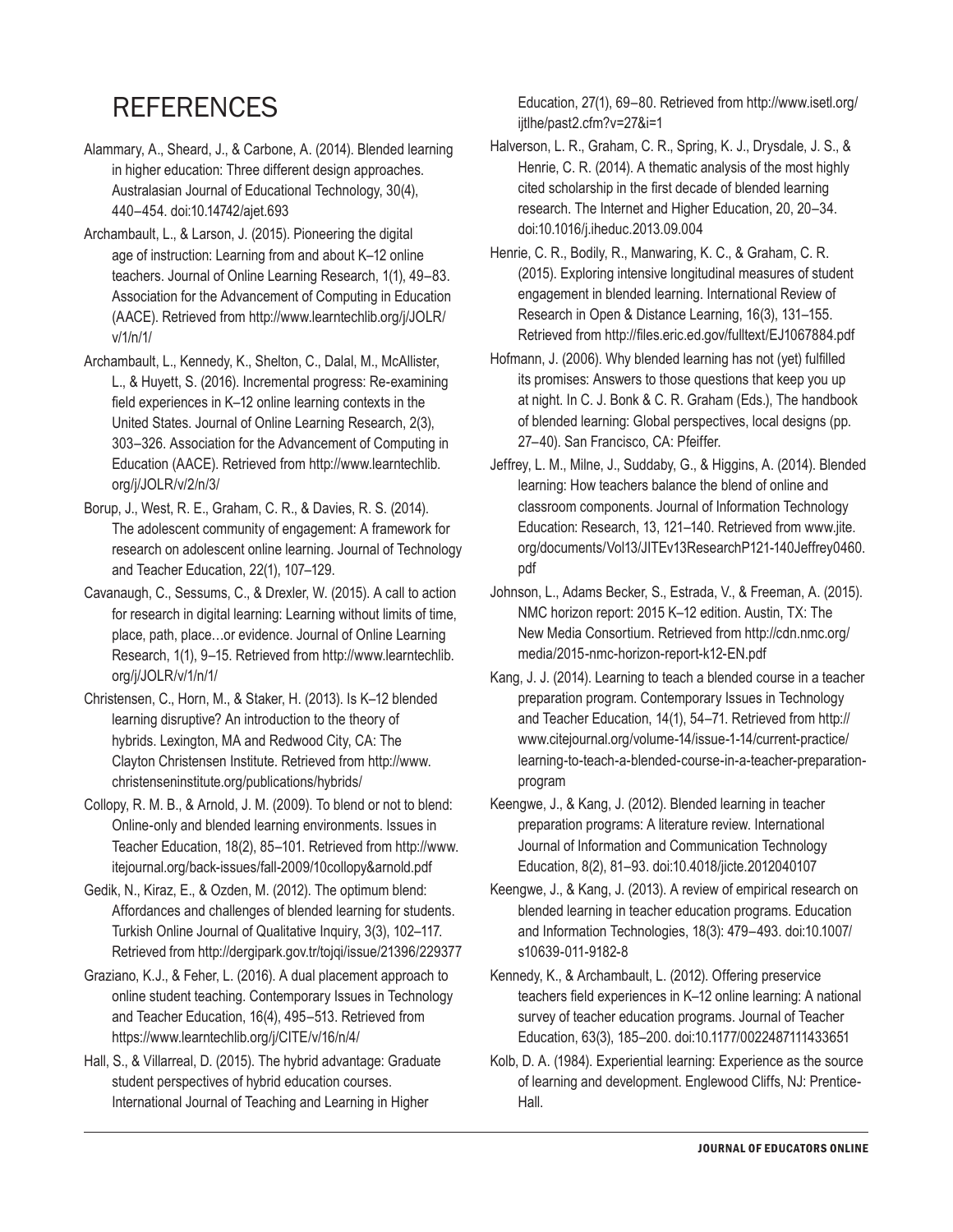Lopez-Perez, M. V., Perez-Lopez, M. C., & Rodriguez-Ariza, L. (2011). Blended learning in higher education: Student perceptions and their relation to outcomes. Computers & Education, 56(3), 818–826. Retrieved from https://www. learntechlib.org/p/50834/

Maarop, A. H., & Embi, M. A. (2016). Implementation of blended learning in higher learning institutions: A review of literature. International Education Studies, 9(3), 41. doi:10.5539/ies. v9n3p41

McAllister, L., & Graham, C. R., (2016). An analysis of the curriculum requirements for K–12 online teaching endorsements in the U.S. Journal of Online Learning Research, 2(3), 247–282. Retrieved from http://www. learntechlib.org/j/JOLR/v/2/n/3/

McGee, P., & Reis, A. (2012). Blended course design: A synthesis of best practices. Journal of Asynchronous Learning Networks, 16(4), 7–22.

Means, B., Toyama, Y., Murphy, R. F., & Bakia, M. (2013). The effectiveness of online and blended learning: A meta-analysis of the empirical literature. Teachers College Record, 115(3), 1–47. Retrieved from https://www.sri.com/sites/default/files/ publications/effectiveness\_of\_online\_and\_blended\_learning. pdf

Moore-Adams, B. L., Jones, W. M., & Cohen, J. (2016). Learning to teach online: a systematic review of the literature on K–12 teacher preparation for teaching online. Distance Education, 37(3), 333–348. doi:10.1080/01587919.2016.1232158

Mozelius, P., & Rydell, C, (2017). Problems affecting successful implementation of blended learning in higher education: The teacher perspective. International Journal of Information and Communication Technologies in Education, 6(1), 4–13. doi:10.1515/ijicte-2017-0001

Murphy, R., Snow, E., Mislevy, J., Gallagher, L., Krumm, A., & Wei, X. (2014). Blended learning report. Michael and Susan Dell Foundation. Retrieved from https://www.msdf.org/ whitepapers/blended-learning-report/

National Conference of State Legislators (2016). Online learning. Washington, DC: National Conference of State Legislatures. Retrieved from http://www.ncsl.org/research/education/onlinelearning-as-graduation-requirement.aspx

O'Byrne, W. I., & Pytash, K. E. (2015). Hybrid and blended learning: Modifying pedagogy across path, pace, time, and place. Journal of Adolescent & Adult Literacy, 59(2), 137–140. doi:10.1002/jaal.463

Parks, R., Oliver, W., & Carson, E. (2016). The status of middle and high school instruction: Examining professional development, social desirability, and teacher readiness for blended pedagogy in the southeastern united states. Journal of Online Learning Research, 2(2), 79–101. Retrieved from http://www.

learntechlib.org/j/JOLR/v/2/n/2/

Porter, W. W., Graham, C. R., Spring, K. A., & Welch, K. R. (2014). Blended learning in higher education: Institutional adoption and implementation. Computers & Education, 75, 185–195. doi:10.1016/j.compedu.2014.02.011

Powell, A., Rabbitt, B., & Kennedy, K. (2014). iNACOL blended learning teacher competency framework. Viena, VA: International Association for K–12 Online Learning. Retrieved from http://www.inacol.org/resource/inacol-blended-learningteacher-competency-framework/

Riel, J., Lawless, K., & Brown, S. (2016). Listening to the teachers: Using weekly online teacher logs for ROPD to identify teachers' persistent challenges when implementing a blended learning curriculum. Journal of Online Learning Research, 2(2), 169–200. Retrieved from http://www.learntechlib.org/j/ JOLR/v/2/n/2/

Saldaña, J. (2009). The coding manual for qualitative researchers. Thousand Oaks, CA: Sage.

Shand, K., & Glassett Farrelly, S. (2017). Using Blended teaching to teach blended learning: Lessons learned from preservice teachers in an instructional methods course. Journal of Online Learning Research, 3(1), 5–30. Retrieved from http://www. learntechlib.org/j/JOLR/v/3/n/1/

Shand, K., Guggino, P., & Costa, V. (2013). Planning with technology in mind: Preparing pre-service social studies teachers to integrate technology in the classroom. Journal of the Research Center for Educational Technology. Vol 9(1), 174–191. Retrieved from http://www.rcetj.org/index.php/rcetj/ article/viewArticle/194

Staker, H., & Horn, M. (2012). Classifying K-12 blended learning. Retrieved from Clayton Christensen Institute for Disruptive Innovation: http://www.christenseninstitute.org/wp-content/ uploads/2013/04/Classifying-K-12-blended-learning.pdf

Torrisi-Steele, G., & Drew, S. (2013). The literature landscape of blended learning in higher education: The need for better understanding of academic blended practice. International Journal for Academic Development, 18(4), 371–383. doi:10.10 80/1360144X.2013.786720

U.S. Department of Education, (2016). Future ready

learning: Reimagining the role of technology in education. Office of Educational Technology. Retrieved from http://tech.ed.gov/ files/2015/12/NETP16.pdf

Watson, J., Murin, A., Vashaw, L., Gemin, B., & Rapp, C. (2013). Keeping pace with K–12 online & blended learning: An annual review of policy and practice. Tenth edition Evergreen, CO: Evergreen Education Group. Retrieved from https://www. inacol.org/resource/keeping-pace-with-k-12-online-and